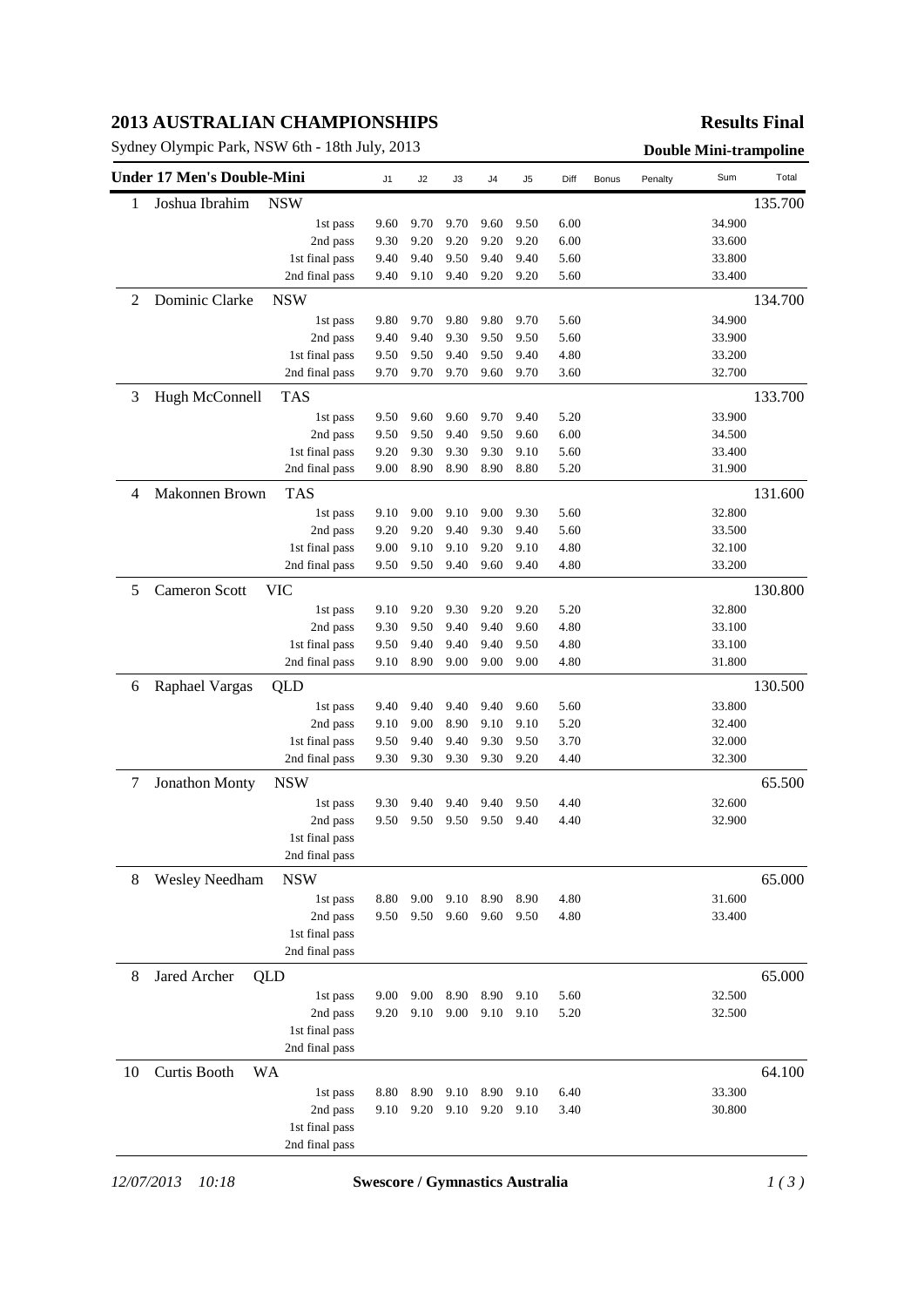# **2013 AUSTRALIAN CHAMPIONSHIPS**

Sydney Olympic Park, NSW 6th - 18th July, 2013 **Double Mini-trampoline** 

## **Results Final**

|    | <b>Under 17 Men's Double-Mini</b> |                | J <sub>1</sub> | J2   | J3   | J4   | J <sub>5</sub> | Diff | Bonus | Penalty | Sum    | Total  |
|----|-----------------------------------|----------------|----------------|------|------|------|----------------|------|-------|---------|--------|--------|
| 11 | <b>NSW</b><br>Michael Napoli      |                |                |      |      |      |                |      |       |         |        | 63.500 |
|    |                                   | 1st pass       | 9.20           | 9.10 | 9.20 | 9.20 | 9.10           | 4.40 |       |         | 31.900 |        |
|    |                                   | 2nd pass       | 9.50           | 9.50 | 9.50 | 9.60 | 9.60           | 3.00 |       |         | 31.600 |        |
|    |                                   | 1st final pass |                |      |      |      |                |      |       |         |        |        |
|    |                                   | 2nd final pass |                |      |      |      |                |      |       |         |        |        |
| 12 | Alex Cockayne<br><b>SA</b>        |                |                |      |      |      |                |      |       |         |        | 63.475 |
|    |                                   | 1st pass       | 9.10           | 8.90 | 9.00 |      | 9.30           | 4.80 |       |         | 31.975 |        |
|    |                                   | 2nd pass       | 8.90           | 8.90 | 8.90 | 8.90 | 9.00           | 4.80 |       |         | 31.500 |        |
|    |                                   | 1st final pass |                |      |      |      |                |      |       |         |        |        |
|    |                                   | 2nd final pass |                |      |      |      |                |      |       |         |        |        |
| 13 | Alex Dillon<br><b>VIC</b>         |                |                |      |      |      |                |      |       |         |        | 63.000 |
|    |                                   | 1st pass       | 8.60           | 8.60 | 8.70 | 8.60 | 8.60           | 5.20 |       |         | 31.000 |        |
|    |                                   | 2nd pass       | 9.00           | 9.00 | 8.90 | 8.90 | 8.90           | 5.20 |       |         | 32.000 |        |
|    |                                   | 1st final pass |                |      |      |      |                |      |       |         |        |        |
|    |                                   | 2nd final pass |                |      |      |      |                |      |       |         |        |        |
| 14 | <b>Jack Petrie</b><br><b>WA</b>   |                |                |      |      |      |                |      |       |         |        | 62.900 |
|    |                                   | 1st pass       | 8.70           | 8.80 | 9.00 | 8.80 | 8.60           | 5.60 |       |         | 31.900 |        |
|    |                                   | 2nd pass       | 8.60           | 8.80 | 8.60 | 8.60 | 8.50           | 5.20 |       |         | 31.000 |        |
|    |                                   | 1st final pass |                |      |      |      |                |      |       |         |        |        |
|    |                                   | 2nd final pass |                |      |      |      |                |      |       |         |        |        |
| 15 | Kerry Heffernan<br><b>NSW</b>     |                |                |      |      |      |                |      |       |         |        | 62.400 |
|    |                                   | 1st pass       | 9.20           | 9.20 | 9.60 | 9.60 | 9.40           | 3.00 |       |         | 31.200 |        |
|    |                                   | 2nd pass       | 9.30           | 9.30 | 9.40 | 9.10 | 9.30           | 3.30 |       |         | 31.200 |        |
|    |                                   | 1st final pass |                |      |      |      |                |      |       |         |        |        |
|    |                                   | 2nd final pass |                |      |      |      |                |      |       |         |        |        |
| 15 | Campbell Dawson<br>QLD            |                |                |      |      |      |                |      |       |         |        | 62.400 |
|    |                                   | 1st pass       | 9.30           | 9.40 | 9.30 | 9.40 | 9.20           | 3.60 |       |         | 31.600 |        |
|    |                                   | 2nd pass       | 9.10           | 9.10 | 9.00 | 9.10 | 9.40           | 3.50 |       |         | 30.800 |        |
|    |                                   | 1st final pass |                |      |      |      |                |      |       |         |        |        |
|    |                                   | 2nd final pass |                |      |      |      |                |      |       |         |        |        |
| 17 | Douglas Kirkman<br>VIC            |                |                |      |      |      |                |      |       |         |        | 61.900 |
|    |                                   | 1st pass       | 9.30           | 9.30 | 9.10 | 9.20 | 9.20           | 3.30 |       |         | 31.000 |        |
|    |                                   | 2nd pass       | 9.20           | 9.20 | 9.20 | 9.30 | 9.10           | 3.30 |       |         | 30.900 |        |
|    |                                   | 1st final pass |                |      |      |      |                |      |       |         |        |        |
|    |                                   | 2nd final pass |                |      |      |      |                |      |       |         |        |        |
| 18 | Damian Draper<br>WA               |                |                |      |      |      |                |      |       |         |        | 61.700 |
|    |                                   | 1st pass       | 8.90           | 8.80 | 8.90 | 8.70 | 8.90           | 4.40 |       |         | 31.000 |        |
|    |                                   | 2nd pass       | 9.40           | 9.30 | 9.10 | 9.20 | 9.30           | 2.90 |       |         | 30.700 |        |
|    |                                   | 1st final pass |                |      |      |      |                |      |       |         |        |        |
|    |                                   | 2nd final pass |                |      |      |      |                |      |       |         |        |        |
| 19 | Jacob Briggs<br>ACT               |                |                |      |      |      |                |      |       |         |        | 61.100 |
|    |                                   | 1st pass       | 9.30           | 9.10 | 9.30 | 9.20 | 9.20           | 3.00 |       |         | 30.700 |        |
|    |                                   | 2nd pass       | 9.10           | 9.10 | 8.90 | 9.00 | 9.00           | 3.30 |       |         | 30.400 |        |
|    |                                   | 1st final pass |                |      |      |      |                |      |       |         |        |        |
|    |                                   | 2nd final pass |                |      |      |      |                |      |       |         |        |        |
| 20 | Jarrod Montoro<br>QLD             |                |                |      |      |      |                |      |       |         |        | 60.800 |
|    |                                   | 1st pass       | 9.10           | 9.10 | 9.30 | 9.00 | 9.30           | 2.90 |       |         | 30.400 |        |
|    |                                   | 2nd pass       | 9.30           | 9.30 | 9.30 | 9.00 | 9.10           | 2.70 |       |         | 30.400 |        |
|    |                                   | 1st final pass |                |      |      |      |                |      |       |         |        |        |
|    |                                   | 2nd final pass |                |      |      |      |                |      |       |         |        |        |
|    |                                   |                |                |      |      |      |                |      |       |         |        |        |

*12/07/2013 10:18* **Swescore / Gymnastics Australia** *2 ( 3 )*